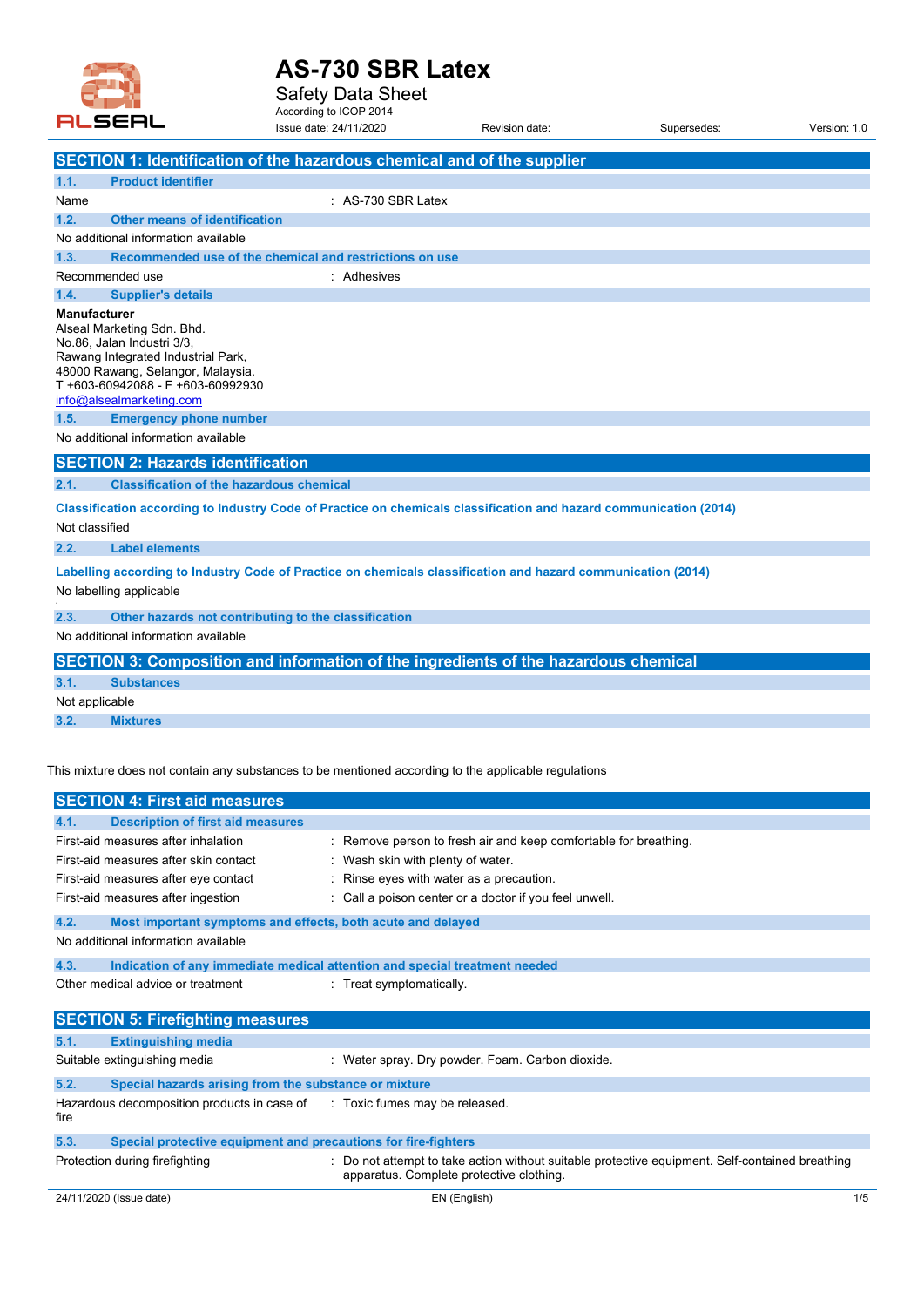## Safety Data Sheet

According to ICOP 2014

| According to ICOP 2014                                                                       |                                                                                                        |  |
|----------------------------------------------------------------------------------------------|--------------------------------------------------------------------------------------------------------|--|
| <b>SECTION 6: Accidental release measures</b>                                                |                                                                                                        |  |
| 6.1.<br>Personal precautions, protective equipment and emergency procedures                  |                                                                                                        |  |
| 6.1.1.<br>For non-emergency personnel                                                        |                                                                                                        |  |
| Emergency procedures                                                                         | : Ventilate spillage area.                                                                             |  |
| 6.1.2.<br>For emergency responders                                                           |                                                                                                        |  |
| Protective equipment                                                                         | Do not attempt to take action without suitable protective equipment. For further information           |  |
|                                                                                              | refer to section 8: "Exposure controls/personal protection".                                           |  |
| 6.2.<br><b>Environmental precautions</b>                                                     |                                                                                                        |  |
| Avoid release to the environment.                                                            |                                                                                                        |  |
| 6.3.<br>Methods and material for containment and cleaning up                                 |                                                                                                        |  |
| Methods for cleaning up                                                                      | : Take up liquid spill into absorbent material.                                                        |  |
| <b>SECTION 7: Handling and storage</b>                                                       |                                                                                                        |  |
| <b>Precautions for safe handling</b><br>7.1.                                                 |                                                                                                        |  |
| Precautions for safe handling                                                                | : Ensure good ventilation of the work station. Wear personal protective equipment.                     |  |
| Hygiene measures                                                                             | : Do not eat, drink or smoke when using this product. Always wash hands after handling the<br>product. |  |
| 7.2.<br>Conditions for safe storage, including any incompatibilities                         |                                                                                                        |  |
| Storage conditions                                                                           | : Store in a well-ventilated place. Keep cool.                                                         |  |
| <b>SECTION 8: Exposure controls/personal protection</b>                                      |                                                                                                        |  |
| <b>Control parameters</b><br>8.1.                                                            |                                                                                                        |  |
| No additional information available                                                          |                                                                                                        |  |
|                                                                                              |                                                                                                        |  |
| <b>Exposure limit values for the other components</b><br>No additional information available |                                                                                                        |  |
| 8.2.<br><b>Monitoring</b>                                                                    |                                                                                                        |  |
| No additional information available                                                          |                                                                                                        |  |
| 8.3.<br><b>Appropriate engineering controls</b>                                              |                                                                                                        |  |
| Appropriate engineering controls                                                             | : Ensure good ventilation of the work station.                                                         |  |
| 8.4.<br><b>Personal protective equipment</b>                                                 |                                                                                                        |  |
|                                                                                              |                                                                                                        |  |
| Hand protection:                                                                             |                                                                                                        |  |
| Protective gloves                                                                            |                                                                                                        |  |
| Eye protection:                                                                              |                                                                                                        |  |
| Safety glasses                                                                               |                                                                                                        |  |
| Skin and body protection:                                                                    |                                                                                                        |  |
| Wear suitable protective clothing                                                            |                                                                                                        |  |
| <b>Respiratory protection:</b>                                                               |                                                                                                        |  |
| In case of insufficient ventilation, wear suitable respiratory equipment                     |                                                                                                        |  |
| Personal protective equipment symbol(s):                                                     |                                                                                                        |  |
|                                                                                              |                                                                                                        |  |
| Environmental exposure controls                                                              | : Avoid release to the environment.                                                                    |  |
| <b>SECTION 9: Physical and chemical properties</b>                                           |                                                                                                        |  |

| Physical state | : Liquid            |
|----------------|---------------------|
| Appearance     | : No data available |
| Colour         | : White             |
|                |                     |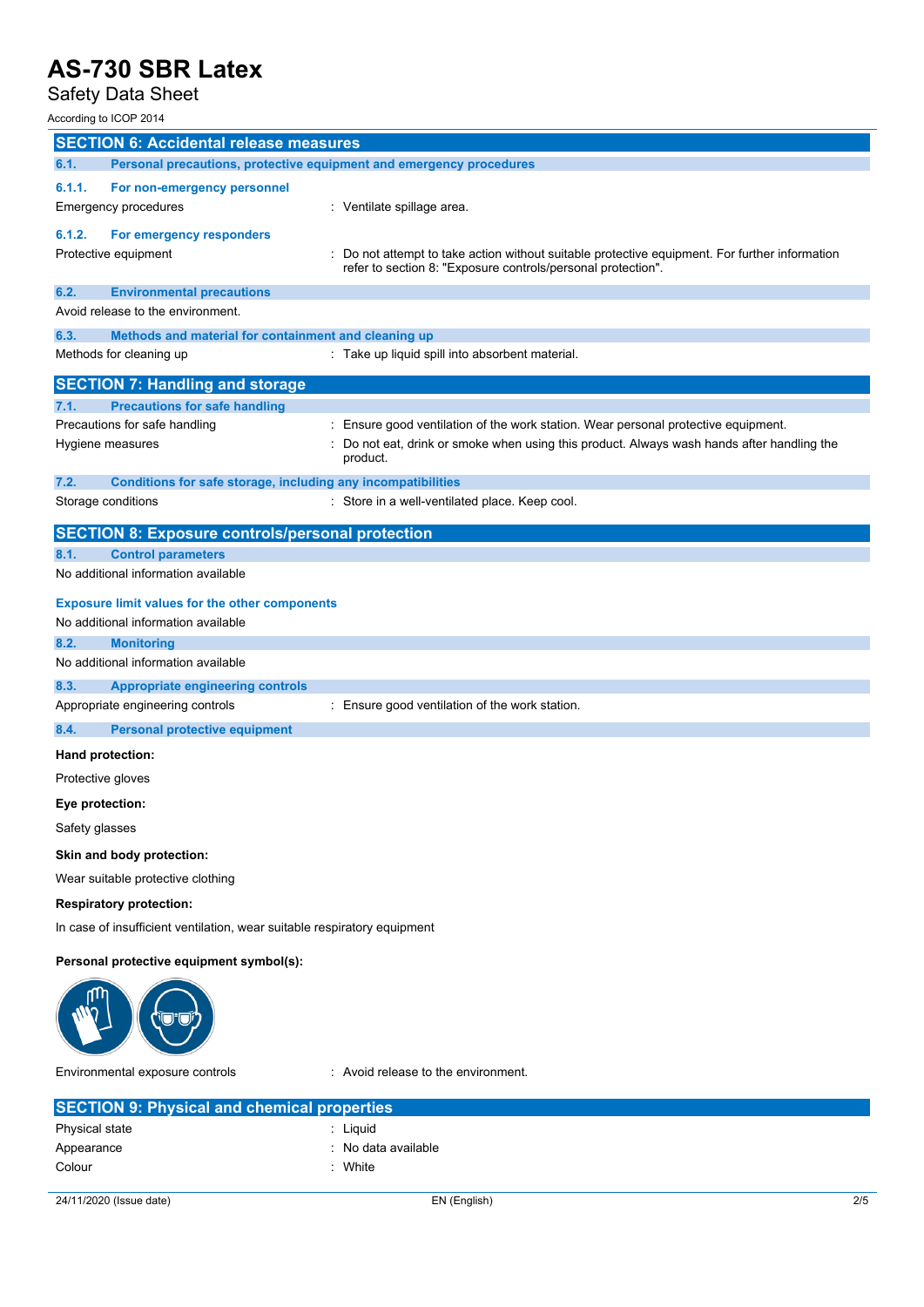### Safety Data Sheet

According to ICOP 2014

| Odour                                           | : Characteristic odour              |
|-------------------------------------------------|-------------------------------------|
| Odour threshold                                 | : No data available                 |
| рH                                              | $: 8.1 - 8.7$                       |
| Melting point, Freezing point                   | Melting point: Not applicable       |
| Boiling point                                   | : No data available                 |
| Flash point                                     | No data available                   |
| Evaporation rate                                | : No data available                 |
| Flammability (solid, gas)                       | : Not applicable                    |
| Explosive limits                                | : No data available                 |
| Vapour pressure                                 | : No data available                 |
| Relative vapour density at 20 °C                | : No data available                 |
| Relative density                                | Relative density: No data available |
| Solubility                                      | : No data available                 |
| Partition coefficient n-octanol/water (Log Pow) | : No data available                 |
| Partition coefficient n-octanol/water (Log Kow) | : No data available                 |
| Auto-ignition temperature                       | : Not applicable                    |
| Decomposition temperature                       | No data available<br>$\bullet$      |
| Viscosity, kinematic                            | : No data available                 |
| Viscosity, dynamic                              | : $150 - 280$ cP                    |
|                                                 |                                     |

### **SECTION 10: Stability and reactivity**

| Reactivity                         | : The product is non-reactive under normal conditions of use, storage and transport                      |
|------------------------------------|----------------------------------------------------------------------------------------------------------|
| Chemical stability                 | : Stable under normal conditions                                                                         |
| Possibility of hazardous reactions | : No dangerous reactions known under normal conditions of use                                            |
| Conditions to avoid                | : None under recommended storage and handling conditions (see section 7)                                 |
| Incompatible materials             | : No data available                                                                                      |
| Hazardous decomposition products   | : Under normal conditions of storage and use, hazardous decomposition products should not be<br>produced |

# **SECTION 11: Toxicological information**

#### **11.1. Information on toxicological effects**

| Acute toxicity (oral)             | Not classified                    |
|-----------------------------------|-----------------------------------|
| Acute toxicity (dermal)           | Not classified                    |
| Acute toxicity (inhalation)       | Not classified                    |
| Skin corrosion/irritation         | Not classified<br>$pH: 8.1 - 8.7$ |
| Serious eye damage/irritation     | Not classified                    |
| Respiratory or skin sensitisation | Not classified                    |
| Germ cell mutagenicity            | Not classified                    |
| Carcinogenicity                   | Not classified                    |
| Reproductive toxicity             | Not classified                    |
| STOT-single exposure              | Not classified                    |
| STOT-repeated exposure            | Not classified                    |
| Aspiration hazard                 | Not classified                    |

| <b>SECTION 12: Ecological information</b>                     |                                                                                                                            |
|---------------------------------------------------------------|----------------------------------------------------------------------------------------------------------------------------|
| 12.1.<br><b>Toxicity</b>                                      |                                                                                                                            |
| Ecology - general                                             | : The product is not considered harmful to aquatic organisms nor to cause long-term adverse<br>effects in the environment. |
| Hazardous to the aquatic environment, short-<br>term (acute)  | : Not classified                                                                                                           |
| Hazardous to the aquatic environment, long-<br>term (chronic) | : Not classified                                                                                                           |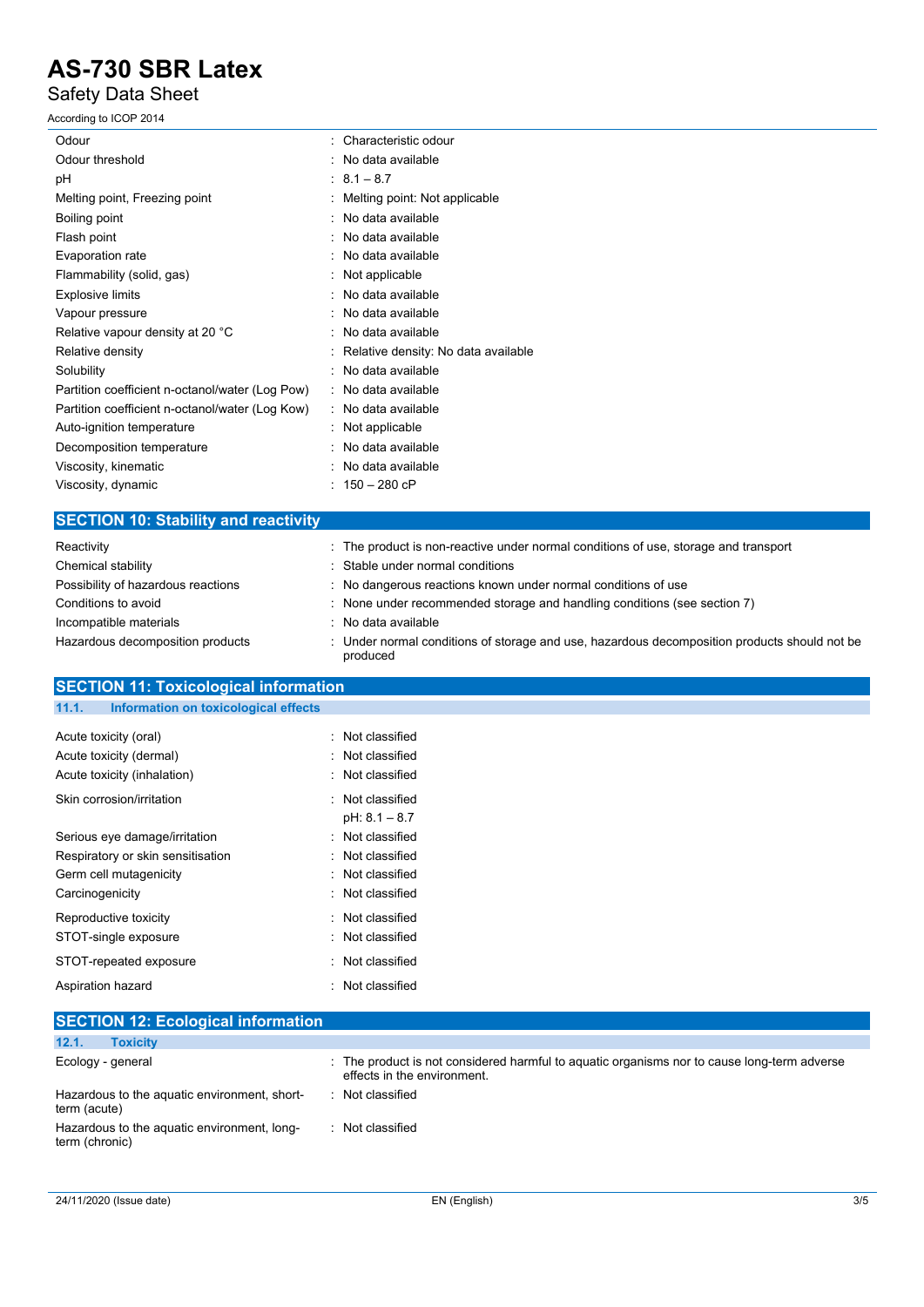## Safety Data Sheet

According to ICOP 2014

| <b>Persistence and degradability</b><br>12.2. |                                                                                               |
|-----------------------------------------------|-----------------------------------------------------------------------------------------------|
| AS-730 SBR Latex                              |                                                                                               |
| Persistence and degradability                 | No additional information available                                                           |
| 12.3.<br><b>Bioaccumulative potential</b>     |                                                                                               |
| AS-730 SBR Latex                              |                                                                                               |
| Bioaccumulative potential                     | No additional information available                                                           |
| 12.4.<br><b>Mobility in soil</b>              |                                                                                               |
| AS-730 SBR Latex                              |                                                                                               |
| Mobility in soil                              | No additional information available                                                           |
| <b>Other adverse effects</b><br>12.5.         |                                                                                               |
| Ozone                                         | Not classified                                                                                |
| Other adverse effects                         | No additional information available                                                           |
|                                               |                                                                                               |
| <b>SECTION 13: Disposal information</b>       |                                                                                               |
| 13.1.<br><b>Disposal methods</b>              |                                                                                               |
| Waste treatment methods                       | : Dispose of contents/container in accordance with licensed collector's sorting instructions. |
| <b>SECTION 14: Transportation information</b> |                                                                                               |
| 14.1.<br><b>UN number</b>                     |                                                                                               |
| Not regulated for transport                   |                                                                                               |
| 14.2.<br><b>Proper Shipping Name</b>          |                                                                                               |
| Proper Shipping Name (UN RTDG)                | : Not applicable                                                                              |
| Proper Shipping Name (IMDG)                   | : Not applicable                                                                              |
| Proper Shipping Name (IATA)                   | : Not applicable                                                                              |
|                                               |                                                                                               |
| 14.3.<br><b>Transport hazard class(es)</b>    |                                                                                               |
| <b>UN RTDG</b>                                |                                                                                               |
| Transport hazard class(es) (UN RTDG)          | : Not applicable                                                                              |
| <b>IMDG</b>                                   |                                                                                               |
| Transport hazard class(es) (IMDG)             | : Not applicable                                                                              |
|                                               |                                                                                               |
| <b>IATA</b>                                   |                                                                                               |
| Transport hazard class(es) (IATA)             | : Not applicable                                                                              |
|                                               |                                                                                               |
| 14.4.<br><b>Packing group</b>                 |                                                                                               |
| Packing group (UN RTDG)                       | : Not applicable                                                                              |
| Packing group (IMDG)                          | Not applicable                                                                                |
| Packing group (IATA)                          | Not applicable                                                                                |
| 14.5.<br><b>Environmental hazards</b>         |                                                                                               |
| Dangerous for the environment                 | : No                                                                                          |
| Marine pollutant                              | : No                                                                                          |
| Other information                             | : No supplementary information available                                                      |
|                                               |                                                                                               |
| 14.6.<br><b>Special precautions for user</b>  |                                                                                               |

#### **- UN RTDG**

#### No data available

**- IMDG**

No data available

**- IATA**

No data available